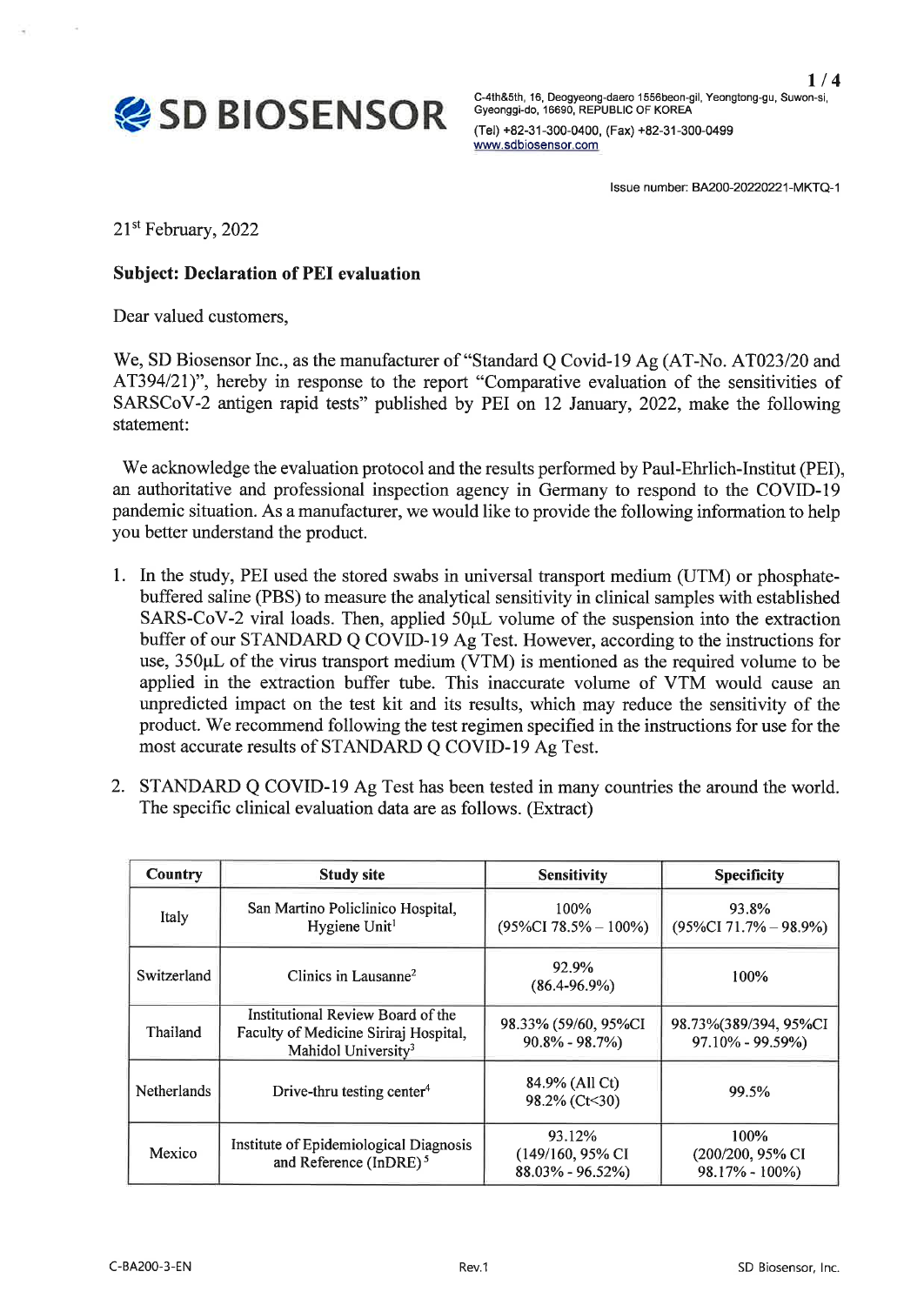

C-4th&5th, 16, Deogyeong-daero 1556beon-gil, Yeongtong-gu, Suwon-si, Gyeonggi-do, 16690, REPUBLIC OF KOREA

(Tel) +82-31-300-0400, (Fax) +82-31-300-0499 www.sdbiosensor.com

| France        | Accuracy of antigen and nucleic acid<br>amplification testing on saliva and<br>nasopharyngeal samples for detection<br>of SARS-CoV-2 in ambulatory care <sup>6</sup> | 94%<br>(95%CI 86-98)                                                                                     | 99%(95%CI 98-99)                              |  |
|---------------|----------------------------------------------------------------------------------------------------------------------------------------------------------------------|----------------------------------------------------------------------------------------------------------|-----------------------------------------------|--|
| Switzerland   | University Hospital of Geneva (FIND) <sup>7</sup>                                                                                                                    | $Ct \leq 25$ :<br>97.2% (95% CI 92.9% -<br>98.9%)<br>$Ct \leq 33$ :<br>91.8% (95% CI 86.9% -<br>95%      | 99.7%<br>$(95\% \text{ CI } 98.3, 99.9)$      |  |
| <b>Brazil</b> | Community Testing Clinic of Macae,<br>state of Rio de Janeiro (FIND) <sup>8</sup>                                                                                    | $Ct \leq 25$ :<br>95.9% (95% CI 86.3% -<br>98.9%)<br>$Ct \leq 33$ :<br>91.9% (95% CI 84.9% -<br>$95.9\%$ | 97.6%<br>$(95\% \text{ CI } 95.2\% - 98.8\%)$ |  |

## 3. SARS-CoV-2 variants detection<sup>9</sup>

As a result of analytical sensitivity and in-silico(IT-based) analysis, STANDARD Q COVID-19 Ag Test is not affected by Alpha, Beta, Gamma, Delta, Kappa, Epsilon, Yota, Lambda, Zeta, Mu or Omicron SARS-CoV-2 variants

Omicron: As a result of evaluating the STANDARD Q COVID-19 Ag Test with samples from Omicron variant-positive patients, the results showed a sensitivity of 96.7% and a specificity of 100%. (Reference Method: RT-PCR)

| NP swab                                              | <b>RT-PCR</b>        | Total |    |    |  |
|------------------------------------------------------|----------------------|-------|----|----|--|
|                                                      | Positive<br>Negative |       |    |    |  |
| <b>STANDARD Q</b>                                    | Positive             | 29    |    | 29 |  |
| COVID-19 Ag                                          | Negative             |       | 10 |    |  |
| Total                                                | 30                   | 10    | 40 |    |  |
| Sensitivity: 96.7% (29/30) [95% CI: 82.78% - 99.92%] |                      |       |    |    |  |
| Specificity: 100% (10/10) [95% CI: 69.15% - 100.00%] |                      |       |    |    |  |

Tae Young Heo **CEO** 



SD BIOSENSOR, Inc.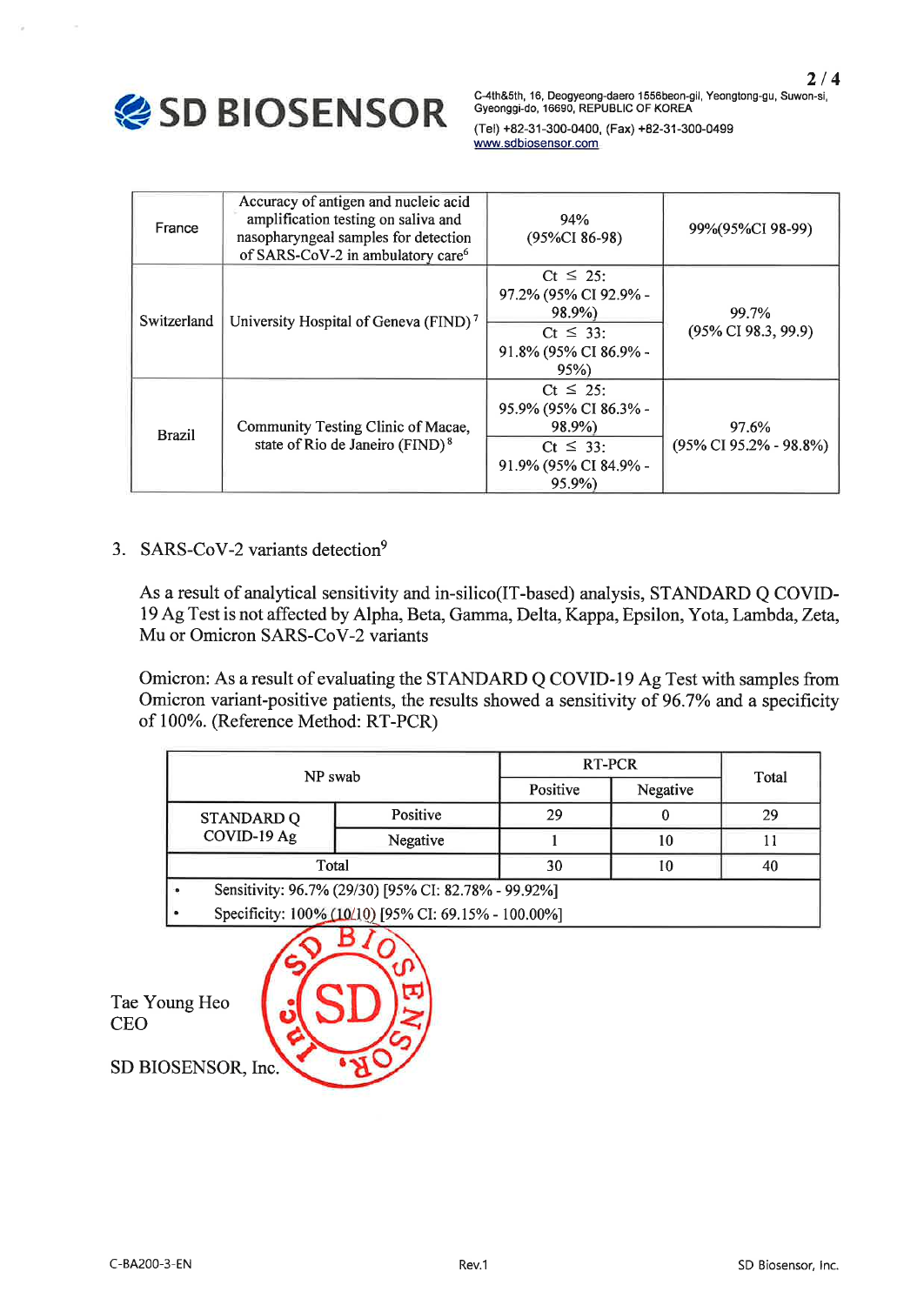

C-4th&5th, 16, Deogyeong-daero 1556beon-gil, Yeongtong-gu, Suwon-si, Gyeonggi-do, 16690, REPUBLIC OF KOREA (Tel) +82-31-300-0400, (Fax) +82-31-300-0499 www.sdbiosensor.com

## Annex 1. WHO Emergency Use Assessment Coronavirus disease (COVID-19) IVDs PUBLIC REPORT<sup>10</sup>

SD Biosensor's STANDARD Q COVID-19 Ag Tests first accepted by WHO on EUL list  $\bullet$ 

EUL-0563-117-00

**WHO EUL Public Report** 

January 2021, version 4.0

### WHO Emergency Use Assessment Coronavirus disease (COVID-19) IVDs **PUBLIC REPORT**

### Product: STANDARD Q COVID-19 Ag Test EUL Number: EUL-0563-117-00 **Outcome: Accepted**

The EUL process is intended to expedite the availability of in vitro diagnostics needed in public health emergency situations and to assist interested UN procurement agencies and Member States in determining the acceptability of using specific products in the context of a Public Health Emergency of International Concern (PHEIC), based on an essential set of available quality, safety and performance data. The EUL procedure includes the following:

- . Quality Management Systems Review and Plan for Post-Market Surveillance: desk-top review of the manufacturer's Quality Management System documentation and specific manufacturing documents;
- . Product Dossier Review: assessment of the documentary evidence of safety and performance.

STANDARD Q COVID-19 Ag Test, product code 09COV30D, CE-mark regulatory version, manufactured by SD Biosensor, Inc., C 4th and 5th, 16 Deogyeong-daero, 1556 beon-gil Suwon-si, Geonggi-do, 16690, Republic of Korea, was listed on 22 September 2020.

Report amendments and/or product changes

This public report has since been amended. Amendments may have arisen because of changes to the EUL product for which WHO has been notified and has undertaken a review. Amendments to the report are summarized in the following table, and details of each amendment are provided below.

| <b>Version</b> I | <b>Summary of amendment</b>                                       | Date of     |
|------------------|-------------------------------------------------------------------|-------------|
|                  |                                                                   | report      |
|                  |                                                                   | amendment   |
| 2.0              | Addition of a warning that STANDARD COVID-19 Ag Control           | 6-Nov-2020  |
|                  | (product code:10COVC10) was not assessed with STANDARD Q          |             |
|                  | COVID-19 Ag Test and is not part of EUL.                          |             |
| 3.0              | Correction of the warning added in version to read as, "STANDARD  | 18-Nov-2020 |
|                  | COVID-19 Ag Control (product code:10COVC10) was assessed and      |             |
|                  | found not acceptable"                                             |             |
| 4.0              | Change of the outside packaging box in the public report to align | 15-Jan-2021 |
|                  | with the approved IFU.                                            |             |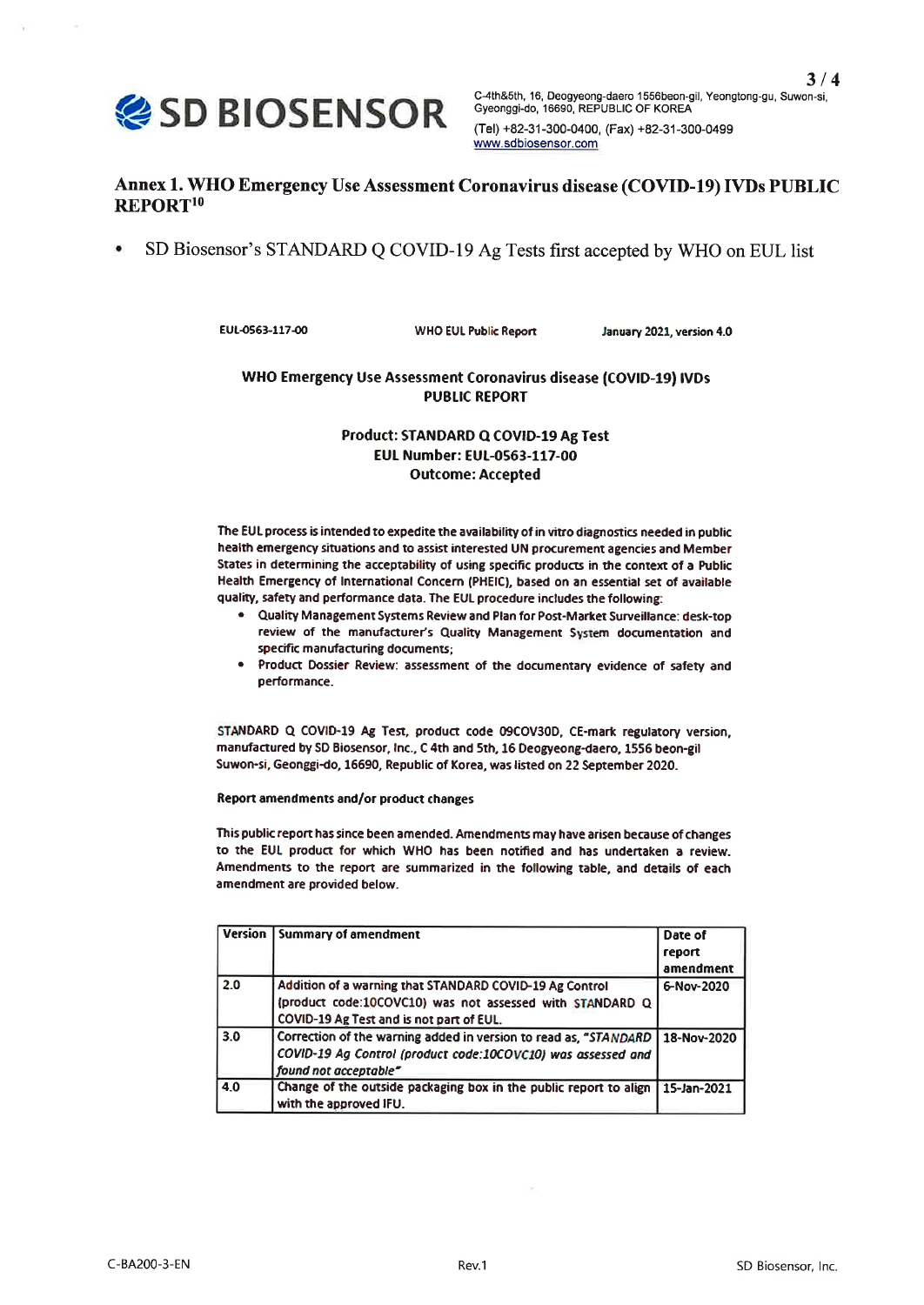

(Tel) +82-31-300-0400, (Fax) +82-31-300-0499 www.sdbiosensor.com

## **Reference**

- Comparative diagnostic performance of rapid antigen detection tests for COVID-19 in a hospital setting https://www.ncbi.nlm.nih.gov/pmc/articles/PMC8078031/)
- $2.$ Antigen rapid tests, nasopharyngeal PCR and saliva PCR to detect SARS-CoV-2: a prospective comparative clinical trial (https://www.medrxiv.org/content/10.1101/2020.11.23.20237057v1)
- 3. Rapid SARS-CoV-2 antigen detection assay in comparison with real-time RT-PCR assay for laboratory diagnosis of COVID-19 in Thailand (https://doi.org/10.1186/s12985-020-01452-5)
- 4. Clinical Evaluation of Roche SD Biosensor Rapid Antigen Test for SARS-CoV-2 in Municipal Health Service Testing Site, the Netherlands
- (https://www.ncbi.nlm.nih.gov/pmc/articles/PMC8084500/) 5. Preliminary comparative evaluation report. (InDRE, Mexico)
- 6. Accuracy of antigen and nucleic acid amplification testing on saliva and nasopharyngeal samples for detection of SARS-CoV-2 in ambulatory care (https://www.medrxiv.org/content/10.1101/2021.04.08.21255144v1)
- 7. FIND Evaluation of SD Biosensor, Inc. STANDARD Q COVID-19 Ag Test External Report ver 2.0 (https://www.finddx.org/wp-content/uploads/2020/11/SDQ-Ag-Public-Report 20201103-v2- $0.pdf$
- 8. FIND Evaluation of SD Biosensor, Inc. STANDARD Q COVID-19 Ag Test External Report ver 2.0(https://www.finddx.org/wp-content/uploads/2020/11/SDQ-Ag-Public-Report 20201103-v2- $0.pdf$
- 9. Internal evaluation CAPITAL DIAGNOSTICS, STANDARD Q COVID-19 Ag Test ANALYTICAL METHOD VALIDATION and REPORT
- 10. WHO EUL Public Report for SARS-CoV-2: Product: STANDARD Q COVID-19 Ag Test EUL Number: EUL 0563-117-00 (https://www.who.int/diagnostics laboratory/eual/201019 final pqpr eul 0563 117 00 standar  $d$  q covid 19 ag test.pdf?ua=1)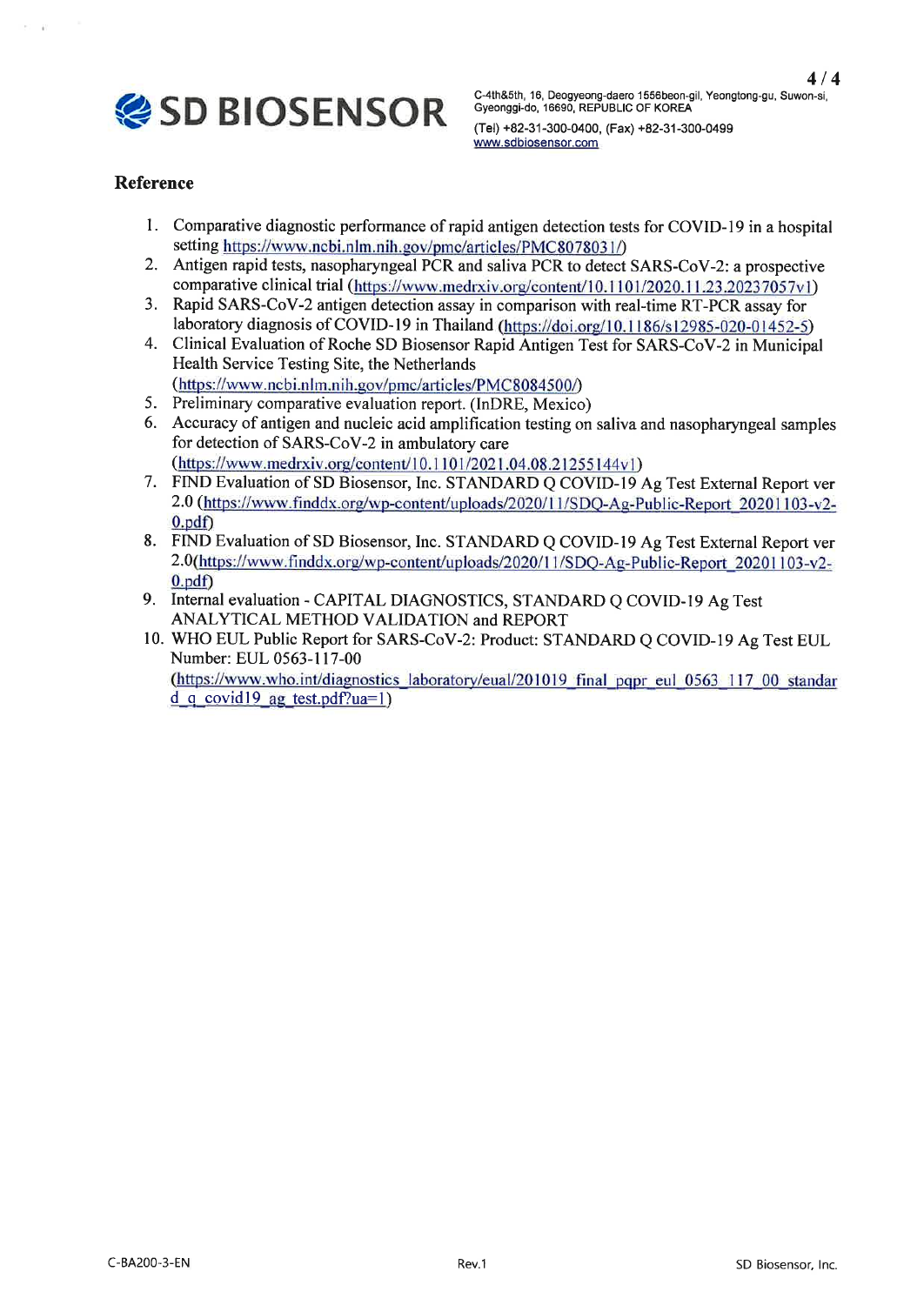Evaluation Report: SD Biosensor Standard Q COVID 19 Antigen RDT Version: 02 11 Aug 2020

## **Evaluation Report: Standard Q COVID-19 Ag Test**

## **Background**

FIND, in collaboration with partners, is conducting prospective diagnostic evaluation studies across multiple, independent sites to determine the accuracy of COVID-19 antigen (Ag) Rapid Diagnostic Tests (RDTs). The index tests include novel lateral flow format tests that detect recombinant SARS-CoV-2 antigens. The RDT results are compared to RT-PCR results.

## **Objectives**

The primary objective of the studies is to determine the clinical accuracy, *i.e*. sensitivity and specificity of the tests; secondarily, the studies are determining the ease of use of each assay and the analytical sensitivity and specificity are also being determined using viral culture. The studies have a target sample size of enrolling up to 100 PCR positive participants per test. Assuming about a 10% positivity rate, interim analyses are being performed at 25% and 50% enrolment (*i.e*. 250-500 total participants) and the evaluation is stopped if tests do not meet at least 97% specificity.

#### **Device under investigation**

STANDARD Q COVID-19 Ag Test

*Manufacturer* SD Biosensor, Inc. C-4th&5th, 16, Deogyeong-daero 1556beon-gil, Yeongtong-gu, Suwon-si, Gyeonggi-do, 16690, REPUBLIC OF KOREA

Cheongju-si, Chungcheongbuk-do, 28161, REPUBLIC OF KOREA

*Manufacturing site* 74, Osongsaengmyeong 4-ro, Osong-eup, Heungdeok-gu,

### *Intended use*

STANDARD Q COVID-19 Ag Test is a rapid chromatographic immunoassay for the qualitative detection of specific antigens to SARS-CoV-2 present in human nasopharynx. This test is for administration by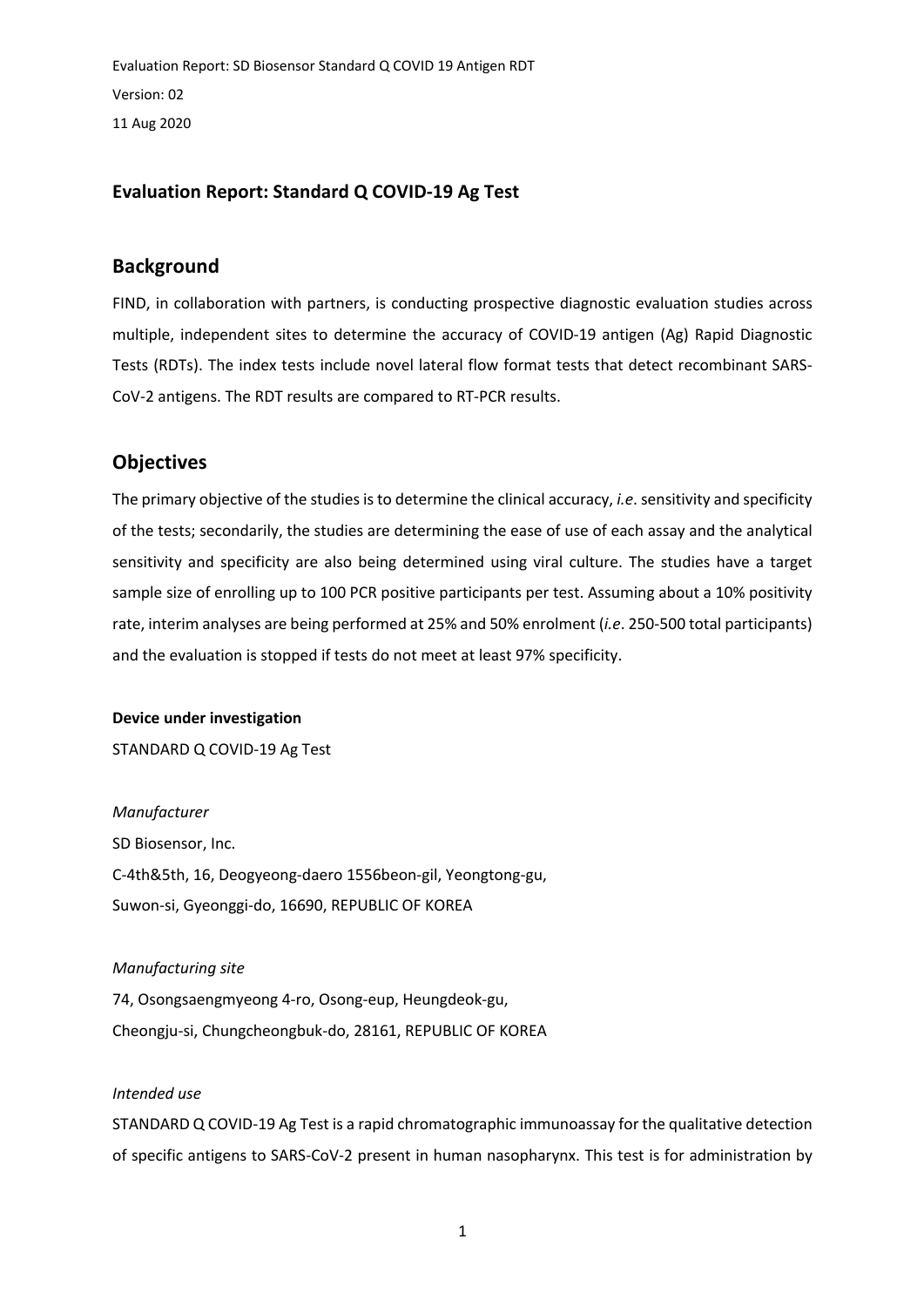Version: 02

11 Aug 2020

healthcare workers and labs only, as an aid to early diagnosis of SARS-CoV-2 infection in patient with clinical symptoms with SARS-CoV-2 infection. It provides only an initial screening test result. This product is strictly for medical professional use only and not intended for personal use. The administration of the test and the interpretation of the results should be done by a trained health professional. The result of this test should not be the sole basis for the diagnosis; confirmatory testing is required<sup>1</sup>.

### *Kit contents*

- 1. Test device (individually in a foil pouch with desiccant)
- 2. Extraction buffer tube
- 3. Nozzle cap
- 4. Sterile swab
- 5. Instructions for use

## *Kit storage and stability*

Store the kit at 2-30°C / 36-86°F out of direct sunlight. Kit materials are stable until the expiration date printed on the outer box. The kit material should not be frozen.

# **Methodology**

This was a prospective study that had ethics approval (IRB) from the respective institutions. Testing procedures for the product under evaluation followed the instructions for use as provided by the manufacture. A dedicated respiratory swab was collected prospectively utilizing the swab provided by the manufacturer for study purposes. Results were compared to routine, RT-PCR test results used for diagnostic purposes on another swab. Both swabs were collected at the same time.

The **STANDARD Q COVID-19 Ag test** (SD Biosensor, Inc. Product Code: Q-NCOV-01G) was evaluated in collaboration with three institutions in two countries: (i) University Hospital Heidelberg (HD) and (ii) Charité – Universitätsmedizin Berlin in Germany; and (iii) Universidade Federal do Rio de Janeiro, Brazil.

### Testing sites: Germany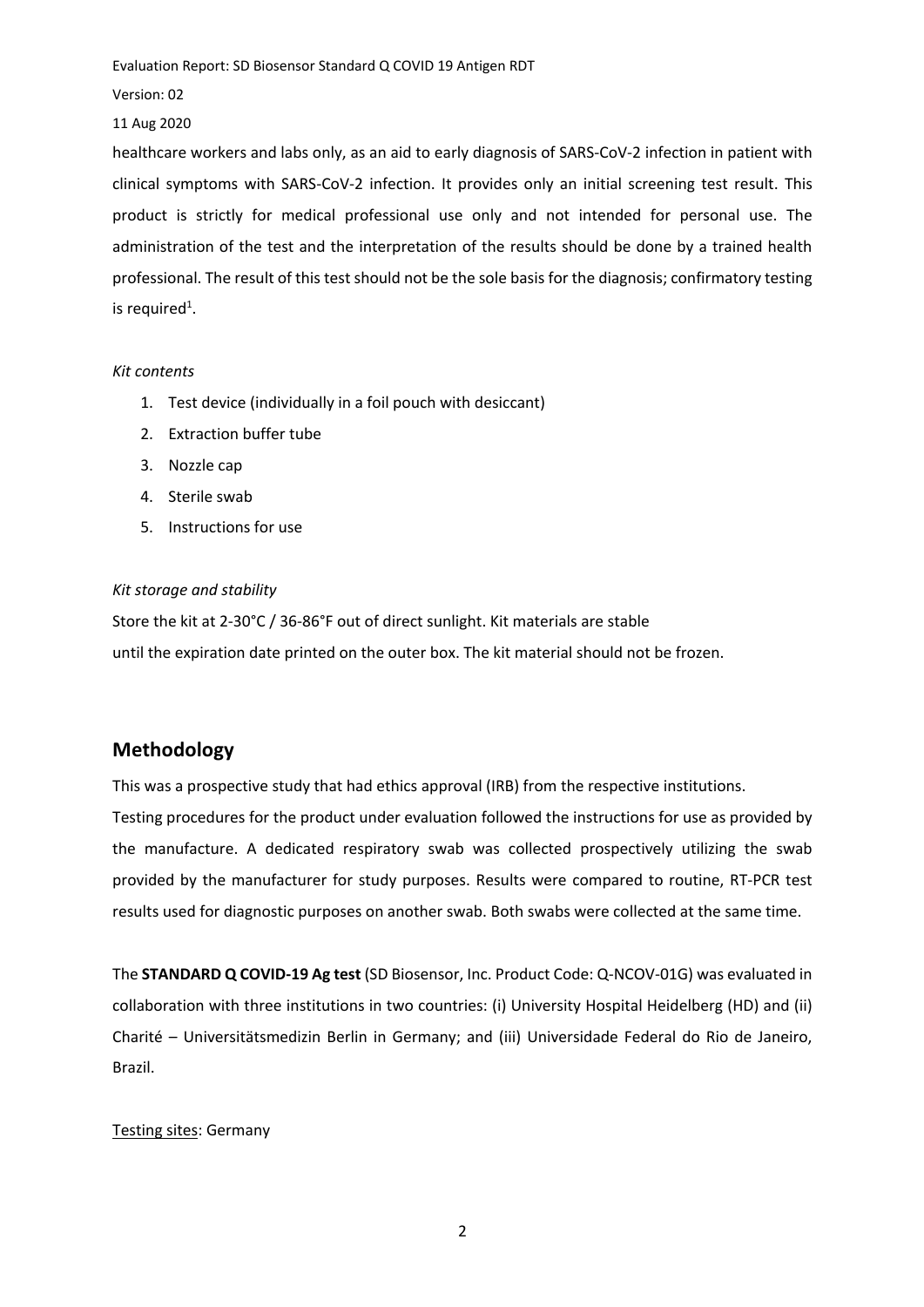Version: 02

11 Aug 2020

Adults presenting to temporary testing locations around Heidelberg, Germany or Berlin, Germany for COVID-19 screening, who gave written consent to participate in this study were included. Criteria to define suspect COVID-19 cases were determined by the Department of Public Health. At the time of initiation of the study, the criteria for eligible persons for COVID-19 screening included all people with symptoms suggestive of COVID-19, independent of travel history.

## Testing site: Brazil

Participants were recruited consecutively from a COVID-19 Testing Clinic in Macaé, Rio de Janeiro State. All participants were suspected to have COVID-19 according to national guidance and gave written consent to participant in the study. In addition, some health care workers were routinely tested following any possible COVID-19 exposure, irrespective of symptoms, were also included.

Information on the study design and the study cohorts are summarized in **Table 1**.

**Table 1**: Summary of site characteristics and study cohorts of enrolment to date.

| Country                                                      | Germany                                                                                                |                               | <b>Brazil</b>                                                                                             |         |  |  |  |  |
|--------------------------------------------------------------|--------------------------------------------------------------------------------------------------------|-------------------------------|-----------------------------------------------------------------------------------------------------------|---------|--|--|--|--|
| <b>Study Design</b>                                          |                                                                                                        |                               |                                                                                                           |         |  |  |  |  |
| <b>Total enrolled</b>                                        | $n = 1238$                                                                                             |                               | $n = 376$                                                                                                 |         |  |  |  |  |
| <b>Study Period</b>                                          | HD: 20 July to 31 July                                                                                 | Berlin: 03 June<br>to 31 July | 13 to 30 July (closed)                                                                                    |         |  |  |  |  |
| Population                                                   | Adults in community meeting national<br>suspect definition, generally with mild -<br>moderate symptoms |                               | Adults in community meeting<br>national suspect definition,<br>generally with mild - moderate<br>symptoms |         |  |  |  |  |
|                                                              | Adults characterized as first contact to<br>a positive individual                                      |                               | Health care workers with<br>documented exposure                                                           |         |  |  |  |  |
| Testing site                                                 | Drive-In Testing Site                                                                                  |                               | <b>Health Center</b>                                                                                      |         |  |  |  |  |
| User                                                         | Medical Students, Doctors and trained<br>laboratory personnel                                          |                               | <b>Nurse</b>                                                                                              |         |  |  |  |  |
| Comparator                                                   | 4 commercial PCR kits                                                                                  |                               | In house PCR, using CDC method                                                                            |         |  |  |  |  |
| <b>Study Cohort</b>                                          |                                                                                                        |                               |                                                                                                           |         |  |  |  |  |
| Age [Avg (min-max)]                                          | 37 (18-80)                                                                                             |                               | 38 (3-94)                                                                                                 |         |  |  |  |  |
| Sex (n, % F)(n, % missing)                                   | 612, 50.2%                                                                                             | 20, 1.6%                      | 226, 60.1%                                                                                                | 1, 0.5% |  |  |  |  |
| Overweight (BMI > 25) n, %)                                  | 450, 37.6%                                                                                             |                               | 221, 58.8%                                                                                                |         |  |  |  |  |
| Presence of co-morbidities<br>(n, %)                         | 414, 33.4%                                                                                             |                               | 95, 25.2%                                                                                                 |         |  |  |  |  |
| Time of testing from<br>symptom Onset [Avg (min-<br>$max)$ ] | 3 (0 to 65)                                                                                            |                               | 5 (-4 to 24)                                                                                              |         |  |  |  |  |
| <b>Positivity Rate</b>                                       | 3.6%                                                                                                   |                               |                                                                                                           | 26.6%   |  |  |  |  |

**Results**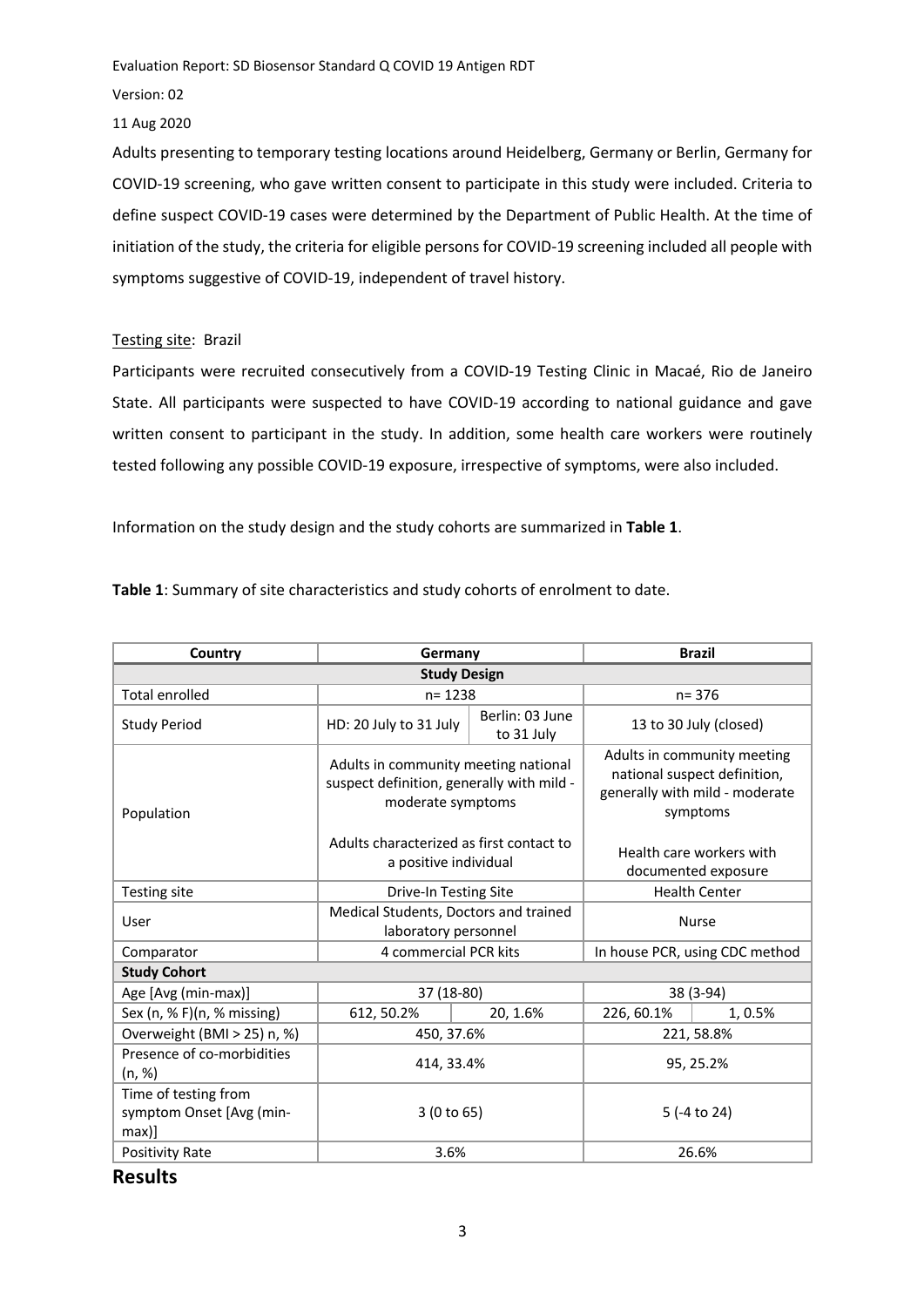Evaluation Report: SD Biosensor Standard Q COVID 19 Antigen RDT Version: 02 11 Aug 2020

# **A. Preliminary Results of the FIND Clinical Evaluation:**

The pooled sensitivity across both testing sites in Germany was 76.6% (62.8-86.4%) and pooled specificity was99.2% (98.6-99.6%). The sensitivity observed in the testing clinic in Brazil was higher at 91% (95% CI: 83.8- 95.2%), but with slightly decreased specificity (Table 2). Further details on the PCR Positive samples included in the Brazil study (n = 100) are shown in **Figure 1.** Additional analysis of Standard Q COVID 19 antigen RDT performance according to the PCR cycle threshold (Ct), indicates that the sensitivity of the assay is lower with increased Ct /lower viral loads (sensitivity of 70.6% when Ct value ≥ 30); and is considerably higher at lower Ct values (96.4% when Ct is < 30, Table 3).

*\* TBC: to be confirmed.*

## **Table 2: Preliminary clinical performance results**

| Country                                         | Germany                 |           | <b>Brazil</b>                                |                                              |  |
|-------------------------------------------------|-------------------------|-----------|----------------------------------------------|----------------------------------------------|--|
| <b>Results</b>                                  |                         |           |                                              |                                              |  |
| Sensitivity [% (95% CI)]   n/N                  | 76.6% (62.8-86.4%)      | 36/47     | 91% (83.8-<br>95.2%)                         | 91/100                                       |  |
| Specificity [% (95% CI)]   n/N                  | 99.2% (98.6-99.6%)      | 1182/1191 |                                              | 270/276                                      |  |
| Ct values for Ag POS/PCR POS<br>[Avg (min-max)] | $23.84$ (15.75 – 32.35) |           |                                              | N1: 25.3 (14.9-36.7)<br>N2: 26.8 (15.2-37.9) |  |
| Ct values for Ag NEG/PCR<br>POS [Avg (min-max)] | $33.37(27.44 - 37.60)$  |           | N1: 30.6 (22.2-37.8)<br>N2: 32.2 (23.7-39.2) |                                              |  |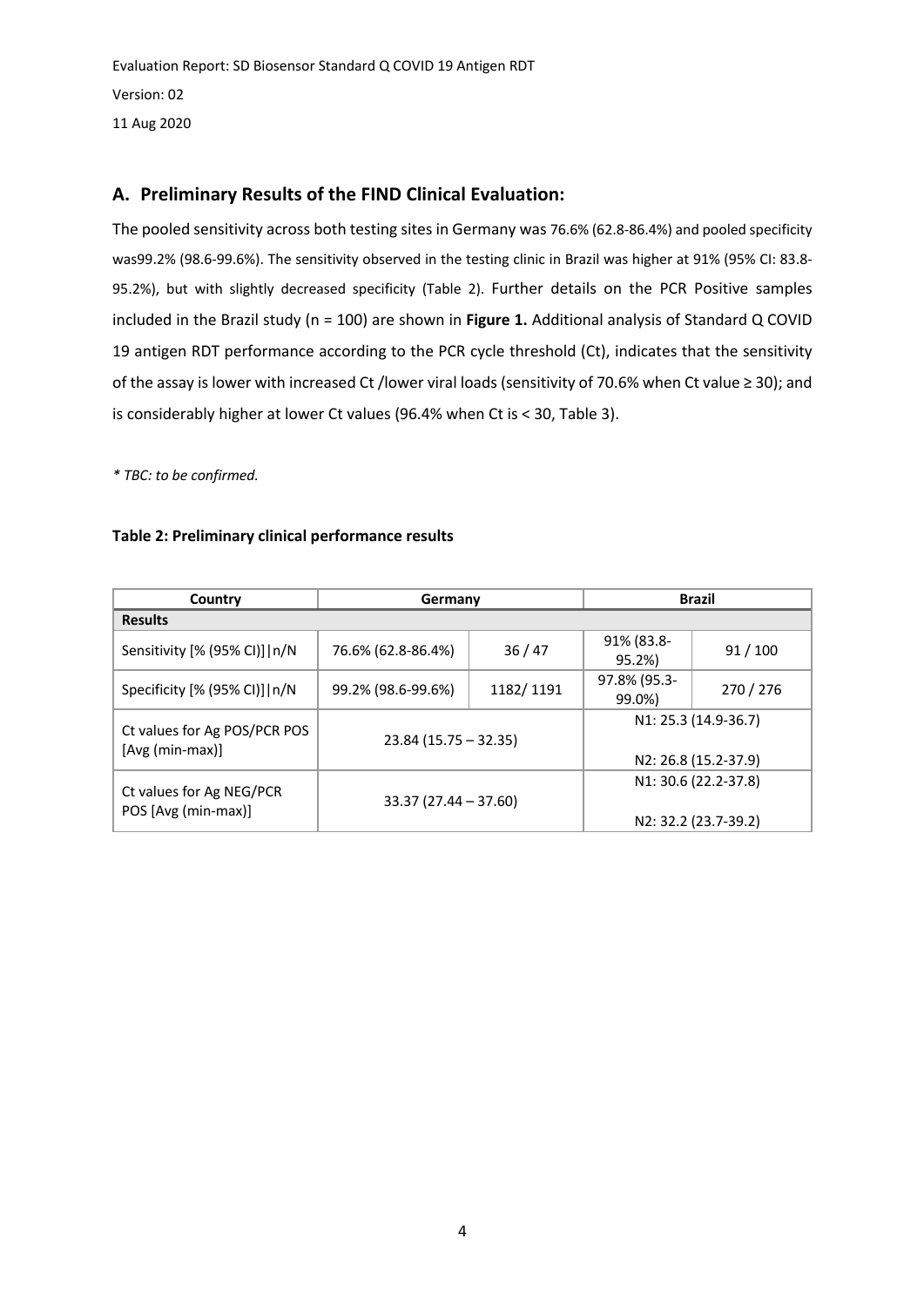Version: 02

11 Aug 2020



**Figure 1:** Cycle threshold values for all RT-PCR positive samples tested in Brazil according to Ag RDT results: Negative (black), Weak positive (light green), Positive (green)

**Table 3**: Sensitivity in Brazil according to different Ct value thresholds:

| Sensitivity according to Ct value (N1 gene) |             |                   |         |  |  |  |
|---------------------------------------------|-------------|-------------------|---------|--|--|--|
| Group                                       | Sensitivity | 95% CI            | n/N     |  |  |  |
| $Ct \geq 30$                                | 70.6%       | $[46.9 - 86.7%]$  | (12/17) |  |  |  |
| Ct < 30                                     | 96.4%       | $[89.9 - 98.8\%]$ | (80/83) |  |  |  |
| $Ct \geq 25$                                | 86.8%       | $[75.2 - 93.5%]$  | (46/53) |  |  |  |
| Ct < 25                                     | 96.4%       | $[89.9 - 98.8\%]$ | (45/47) |  |  |  |

# **B. Summary Results of additional studies:**

The Standard Q COVID-19 Ag Test has also been evaluated in a number of studies, summarised here are 14 data sets, including the two studies coordinated by FIND, (Table 3, next page). Results from eleven of the studies demonstrate that the sensitivity of the test is sufficient to meet the WHO Target Product Profile (≥ 70%) and twelve studies demonstrate that the specificity is sufficient to mee the WHO Target Procure Profile (≥ 97%).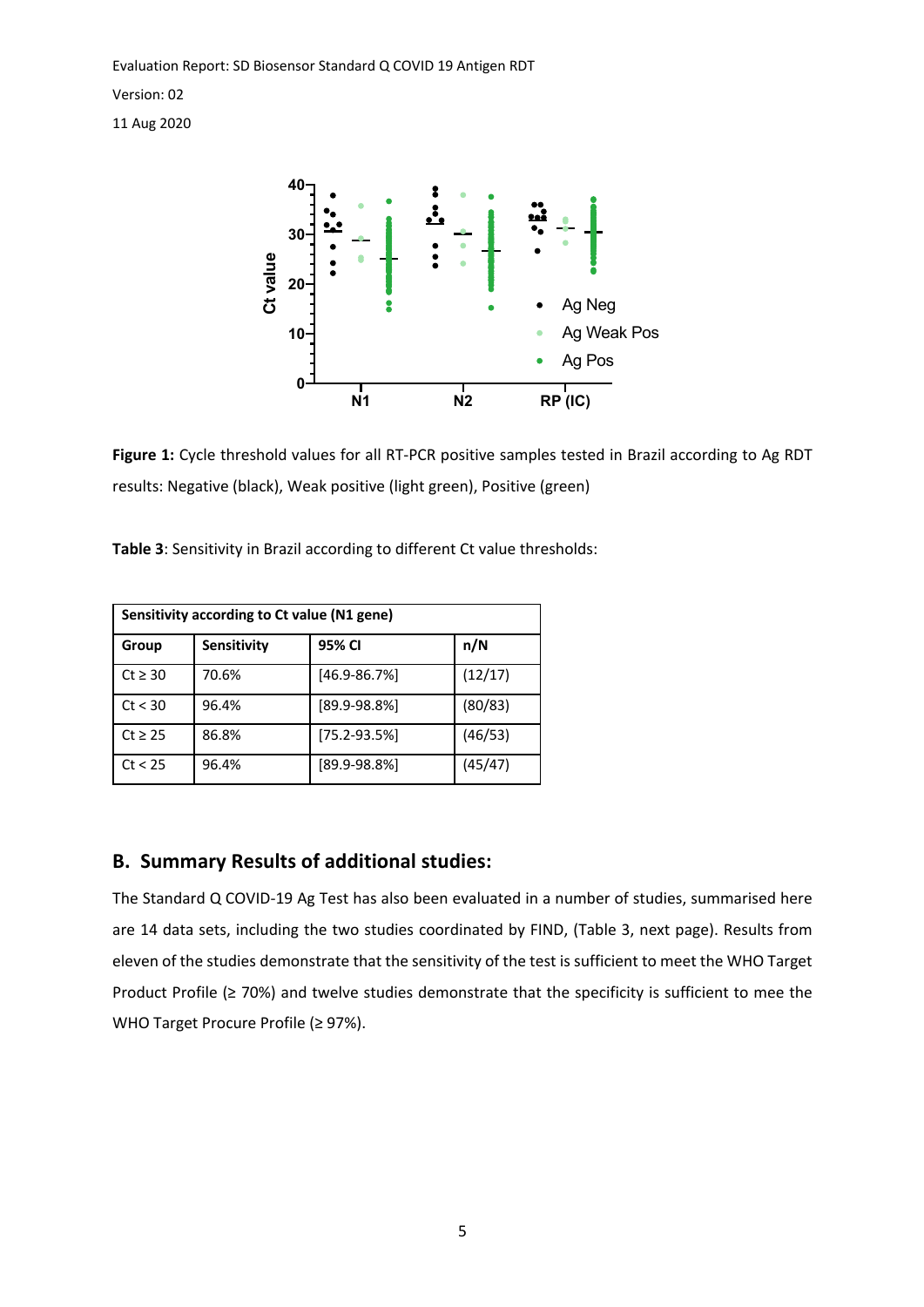#### Version: 02

### 11 Aug 2020

**Table 4:** Consolidated data sets from FIND coordinated studies, other external evaluations, including those sponsored by the manufacturer.

| Source                                                                               |               |       | Country Sample size RT-PCR positive        | Sensitivity<br>$%$ (n) | Specificity %(n)             | § WHO TTP -<br>Sensitivity | * WHO TTP -<br><b>Specificity</b> | Population                                                                                          | Comparator                                                                         | <b>Epidemic description</b>                    |
|--------------------------------------------------------------------------------------|---------------|-------|--------------------------------------------|------------------------|------------------------------|----------------------------|-----------------------------------|-----------------------------------------------------------------------------------------------------|------------------------------------------------------------------------------------|------------------------------------------------|
| FIND indepdendent<br>evaluation                                                      | <b>Brazil</b> | 376   | 26.6%<br>(100/376)                         |                        | 91% (90/100) 98% (270/276)   | $^{++}$                    | $\overline{1}$                    | Symptomatic ambulatory<br>patients                                                                  | In-house PCR, CDC                                                                  | High positivity rate,<br>accelerating epidemic |
| ICMR independent evaluation                                                          | India         | (120) |                                            | 75% (45/60)            | 100% (60/60)                 | $\overline{+}$             | $^{++}$                           | Hospitalized patients<br>previously testing positive on<br>RT-PCR; subgroup with high<br>VL (CT<30) | <b>BGI RT-PCR</b>                                                                  |                                                |
| AllMS evaluation                                                                     | India         | 231   | 37.7% (87/231)                             | 84% (73/87)            | 99% (1/144)                  | $^{++}$                    | $^{++}$                           | TBD                                                                                                 | Not stated                                                                         |                                                |
| Asl 5 Liguria - La Spezia                                                            | Italy         | 60    | 50% (30/60)                                | 86.7% (26/30)          | 90% (27/30)                  | $^{++}$                    | $^{++}$                           | COVID-19 suspects                                                                                   | Seegene Allplex<br>nCov2019                                                        |                                                |
| FIND indepdendent<br>evaluation                                                      | Germany       | 1238  | 3.5% (35/990)                              | 74%(26/35)             | 99%(949/955)                 | $+$                        | $^{++}$                           | Symptomatic ambulatory<br>patients                                                                  | Commercial PCR                                                                     | Low positivity rate,<br>declining epidemic     |
| ICMR evaluation                                                                      | India         | 142   | 62.7% (89/142)                             | 51%(89/142)            | 99%(143/144)                 |                            | $^{++}$                           | Hospitalized patients<br>previously testing positive on<br>RT-PCR; subgroup with mixed<br>VL        | <b>BGI RT-PCR</b>                                                                  |                                                |
| CAPSULA Saude E Medicina<br>Laboratorial<br>Pliclinica Piquet Carneiro<br>(PPC/UERJ) | Brazil        | 24    | 20.8% (5/24)                               | 91.70%                 | 99%                          | $^{++}$                    | $^{++}$                           | Patients at Policlinica Piquet<br>Carneiro/UERJ                                                     | Not stated                                                                         | High positivity rate,<br>accelerating epidemic |
| Uganda Virus Research<br>Institute                                                   | Uganda        | 227   | 30.8% (70/227) 78.6% (55/70)               |                        | 91.7%<br>(144/157)           | $\ddot{}$                  |                                   | COVID-19 PCR confirmed and<br>non-exposed healthy<br>volunteers                                     | Berlin protocol                                                                    |                                                |
| Institute for Medical<br>Research Kualu Lumput                                       | Malaysia      | 100   | 50% (50/100)                               | 90% (45/50)            | 100% (50/50)                 | $^{++}$                    | $^{++}$                           | Not stated                                                                                          | IMR in-house                                                                       |                                                |
| Mahidol University, Bangkok Thailand                                                 |               | 454   | 13.22%<br>(60/454)                         | 98.3% (59/60)          | 98.7%<br>(389/394)           | $^{++}$                    | $+$                               | COVID-19 suspects (contacts)                                                                        | Seegene Allplex<br>nCov2019                                                        |                                                |
| Laboratório i9med FCMMG                                                              | <b>Brazil</b> | 27    | 22.2% (6/27)                               | 100% (6/6)             | 100% (21/21)                 | $^{++}$                    | $^{++}$                           | COVID-19 positive and<br>negative confirmed                                                         | Sansure BioTech Novel<br>Coronavirus (2019-nCov)<br>Nucleic Acid Diagnostic<br>Kit | High positivity rate,<br>accelerating epidemic |
| ANNAR Health Technologies Colombia                                                   |               | 135   | 28.1% (38/135) 65.8% (25/38) 96.9% (94/97) |                        |                              |                            | $\overline{+}$                    | COVID-19 positive and<br>negative confirmed                                                         | Seegene Allplex<br>nCov2019                                                        |                                                |
| Instituto Naciona De Salud                                                           | Colombia      | 300   | 10% (30/300)                               |                        | 83.3% (25/30) 100% (270/270) | $^{++}$                    | $^{++}$                           | COVID-19 positive and<br>negative confirmed                                                         | Real-time RTPCR Charité<br>Virology, Berlin,<br>Germany                            |                                                |
| Instituto Naciona De Salud                                                           | Colombia      | 183   | 33.8% (47/136) 63.8% (30/47)               |                        | 96.3%<br>(131/136)           |                            |                                   | COVID-19 positive and<br>negative confirmed                                                         | Seegene Allplex<br>nCov2019                                                        |                                                |

Footnote: WHO TTP considers § Sensitivity Acceptable >= 70% (+) and Desirable >=80% (++); \* Specificity Acceptable >= 97% (+) and Desirable >=99% (=+); Does not meet threshold (-)